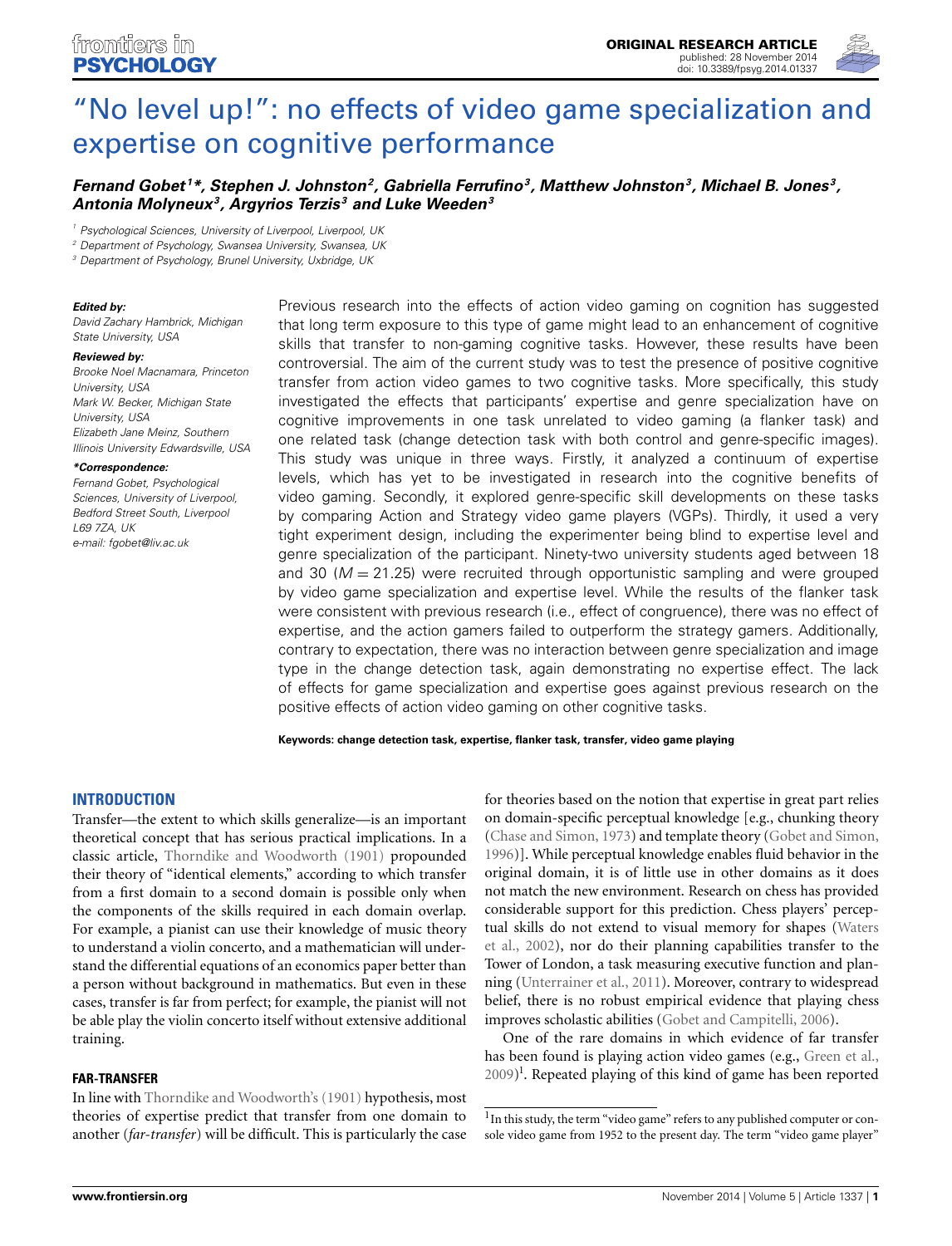to lead to improvements in perceptual and attentional processes and to reduce reaction time in other tasks where one must be both fast and accurate (e.g., [Green et al., 2009](#page-7-3); [Bavelier et al.](#page-7-4), [2012](#page-7-4)).

One of the main advantages proposed to be the result of habitual action video game playing is that of a more efficient attentional system. For example, [Chisholm et al.](#page-7-5) [\(2010](#page-7-5)) compared action vs. non-action video game players (VGPs) on an attentional capture task where participants searched for a target that could appear in isolation or with a salient task-irrelevant distractor. Action VGPs showed faster reaction times to detect targets and a reduced effect of distractor interference, leading the authors to conclude that the action video gamers had better topdown attentional control, with the consequence that they spend less time processing irrelevant distractors. Consistent with this result, [Hubert-Wallander et al.](#page-7-6) [\(2011](#page-7-6)) found that, compared with non-action gamers, action gamers demonstrate superior visual selective attention as measured in a visual search task, with the greatest benefit occurring at the highest cognitive loads (largest search arrays). Additional evidence comes from neuroimaging where differences in brain activation support the idea that longterm video game playing impacts on cortical functioning. For example, using functional magnetic resonance imagery (fMRI), [Bavelier et al.](#page-7-4) [\(2012](#page-7-4)) compared a group of action and non-action video gamers on a task involving locating a target stimulus under conditions of increasing distractor load. In addition to overall faster reaction times, compared to the non-video game playing group, the VGPs showed little increase in the level of activation in a network of fronto-parietal sites as distractor load increased. This fronto-parietal network has commonly been associated with attentional processing [\(Ptak](#page-7-7), [2012](#page-7-7)). These data were taken to suggest that the VGPs were more efficient in their allocation of attentional resources such that the cortical sites deploying attention were able to filter out the distracting information more easily and therefore showed less load dependent increases in corti[cal activity, supporting the behavioral finding of](#page-7-5) Chisholm et al. [\(2010](#page-7-5)). The proposed superior attentional resource allocation of VGPs (e.g., [Hubert-Wallander et al., 2011](#page-7-6); [Bavelier et al.](#page-7-4), [2012](#page-7-4)), that may be at the heart of the observed enhancement of stimulus processing and reduced distractor interference, has now been observed in a number of experiments examining video game expertise based improvements in spatial selective attention [\(Green and Bavelier](#page-7-8), [2003](#page-7-8); [Feng et al., 2007;](#page-7-9) [Spence et al.](#page-8-3), [2009\)](#page-8-3), distr[actor inhibition](#page-7-6) [\(Chisholm et al., 2010](#page-7-5)[;](#page-7-6) Hubert-Wallander et al., [2011;](#page-7-6) [Mishra et al., 2011;](#page-7-10) [Bavelier et al., 2012\)](#page-7-4), enhanced image search [\(Dye et al.](#page-7-11), [2009](#page-7-11)) and target detection [\(Castel et al.](#page-7-12), [2005](#page-7-12); [Dye et al.](#page-7-11), [2009\)](#page-7-11).

As detailed above, a number of reports using different attentional tasks have suggested that VGPs have an improved ability to "filter out" unnecessary or irrelevant stimuli partly through the enhancement of attentional functioning [\(Chisholm et al., 2010;](#page-7-5) [Bavelier et al.](#page-7-4), [2012](#page-7-4)). One task that has been used successfully to test VGPs proposed advantage at distractor filtering directly is the Flan[ker Compatibility Task](#page-7-4) [\(Eriksen and Eriksen](#page-7-13)[,](#page-7-4) [1974](#page-7-13)[;](#page-7-4) Bavelier et al., [2012](#page-7-4)). The Flanker Task requires participants to ignore salient laterally presented distractors while making responses to a centrally presented target stimulus. [Mishra et al.](#page-7-10) [\(2011](#page-7-10)) employed a flanker task to examine whether there was any neuroelectrophysiological evidence of VGP showing enhanced distractor inhibition. The results showed that, behaviourally, VGPs were better able to ignore flanking items competing for attention with a central stimulus than nVGPs and that this increase in behavioral performance was associated with a greater P300 component in the ERP. The P300 electrophysiological component has been associated with perceptual discrimination and decision-making [\(Picton](#page-7-14), [1992;](#page-7-14) [Mishra et al.](#page-7-10), [2011\)](#page-7-10). These data, together, were taken to support the hypothesis that VGP were better at filtering out the distractor stimuli leading to improved perceptual decision making. [Lavie](#page-7-15) [\(1995\)](#page-7-15) also reported that through extensive game play VGPs gain the ability to identify task-irrelevant flankers before further processing stimuli. This indicates that VGPs possess an enhanced capability to logically filter information for relevance before attempting to ignore distractors, rather than trying to process everything at once as nVGPs do.

An experimental task that is homologous to the task requirements of many action video games is the change detection task. In the change detection task, participants are asked to monitor a visual display for a small change that they indicate finding via a keypress response. For example, [Clark et al.](#page-7-16) [\(2011](#page-7-16)) found that VGPs display a superior ability to spot changes when presented with rapidly alternating sets of images. In this study, 35 participants were presented with an unedited/edited image cycle switching at 4 Hz. The image cycle repeated until the participants indicated via a mouse click that they had spotted the edited element by clicking the image in the position they thought believed contained the image edit. Video game players performed better than nVGPs, replicating previous work on attentional improvements in VGP (e.g., [Green et al., 2009](#page-7-3)), and there were also strategic changes in their search patterns. Compared with nVGP, the VGP showed broader search strategies, further supporting the view that VGPs develop top-down processing.

It follows from the above arguments that, if video-game expertise leads to the observed enhanced attentional and perceptual processing, then it should be possible to train nVGP using video games and observe an improvement in their cognitive functioning. [Green and Bavelier](#page-7-8) [\(2003\)](#page-7-8) recruited two groups of participants that had no history of video gaming; one group was then trained on a fast-paced action game (*Medal of Honor*) and the other on a slow-paced puzzle game (*Tetris*). After a period of 10 h training (1 h a day over 10 days), compared with the *Tetris* group, participants trained on *Medal of Honor* displayed better Useful Field-of-View [\(Ball et al., 1988](#page-7-17)), that is they had an enhancement in their ability to search for and identify cued targets. It was also found that the *Medal of Honor* trainees showed a reduced attentional blink [\(Raymond et al., 1992](#page-7-18)), i.e., a reduction in the window of attentional "blindness" that occurs after detecting or recognizing [the first of two temporally close visual stimuli \(](#page-7-8)Green and Bavelier, [2003;](#page-7-8) [Feng et al.](#page-7-9), [2007](#page-7-9); [Bailey et al., 2010](#page-7-19)).

While intriguing, the research on the cognitive benefits of video game playing has been criticized on several grounds.

<sup>(</sup>shortened to VGP) refers to any individual who plays these games, and the term "non-video game player" (shortened to nVGP) refers to any individual who partakes in video game play for less than 1 h per week.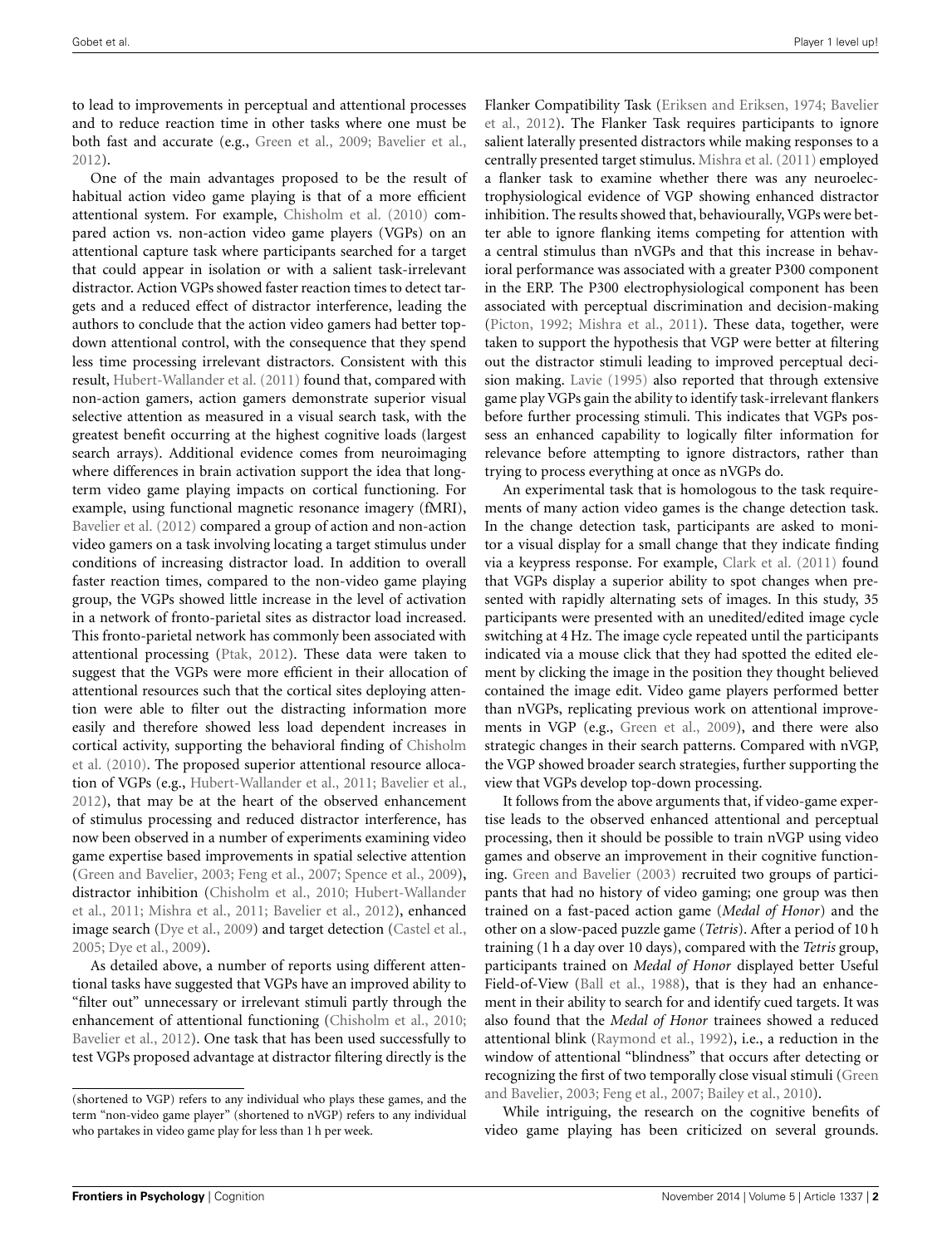[Boot et al.](#page-7-20) [\(2011\)](#page-7-20) note that experts and novices have different expectations about their performance, which is likely to affect their behavior due to demand characteristics. They also observe that playing video games might affect the kind of strategies that are being used rather than basic perceptual or cognitive capacities. Finally, as some studies have failed to find differences between VGPs and nVGPs, the literature might suffer from a file-drawer problem. [Kristjánsson](#page-7-21) [\(2013](#page-7-21)) note that, in many training studies, the control groups do not improve their performance on the tasks of interest, as one would expect, based on the extensive literature on learning, given the test-retest methodology used. In addition, the results might be affected by gender differences, as it is difficult to find expert female VGPs. Both [Boot et al.](#page-7-20) [\(2011](#page-7-20)) and [Kristjánsson](#page-7-21) [\(2013](#page-7-21)) note the necessity to carry out independent replications.

#### *Near transfer*

Research has also investigated whether transfer occurs between sub-disciplines of the same field (*near transfer*). For example, do physicians specializing in neurosurgery generalize their skills when solving problems from pediatrics, or do chess players specializing in specific openings (i.e., the first moves of the game) maintain their skill level when making decisions in board positions in which they are not specialized?

S[everal studies have addressed this issue in medicine \(](#page-8-4)Rikers et al., [2002](#page-8-4)), political science [\(Chiesi et al.](#page-7-22), [1979\)](#page-7-22), and the design of experiments [\(Schunn and Anderson](#page-8-5), [1999\)](#page-8-5). The pattern of results suggests that experts fall back on general heuristics when they cannot use domain-specific knowledge. Emphasizing the role of general problem-solving methods, these studies also highlight the role of domain-specific patterns and methods, as clearly some degree of expertise is lost when domain-specific methods are replaced by domain-general one. While these studies com-pared individuals of the same level of expertise, Bilalić et al. [\(2009](#page-7-23)) compared individuals of different skill levels. They took advantage of several features of chess: chess skill is precisely and quantitatively measured by the Elo rating; chess players enjoy trying to find the best move in a chess position; and chess players specialize in different openings, which makes it relatively easy to find players who have the same strength (as measured by their Elo points) but who have different specialized opening knowledge.

Bilalić et al. compared the performance, in both a memory and problem solving task, of players who specialized in two different chess openings. In addition to positions coming from these two types of defense, they also used neutral positions (positions difficult to classify with respect to the opening they came from). The players were Candidate Masters, Masters, and International Masters/Grandmasters. The results were dramatic. With only one exception, all players obtained the best results with the positions taken from the openings they specialized in. When confronted with positions outside their domain of specialization, players performed one standard deviation on average below the level shown with positions taken from their domain of specialization.

#### **AIMS OF THE STUDY**

Many studies have investigated the differences between VGPs and nVGPs but there is as yet, to our knowledge, no research establishing whether differing levels of video gaming expertise vary with performance on cognitive tasks. Thus, the first aim of this study was to test the hypothesis that, as the level of expertise increases, task accuracy increases, and reaction times become faster.

In addition, a number of studies compare VGPs who identify as "Action" players to nVGPs, but as yet there has been no research into whether the skills demonstrated by action players cross over into other genres, such as strategy games, or indeed if each genre improves different skills. Data from a consumer survey by the Entertainment Software Association found that action and strategy games proved popular with both console and computer VGPs, and so these two genres were chosen as a variable to test the hypothesis [\(Entertainment Software Association,](#page-7-24) [2012](#page-7-24)).

The second aim of the study was thus to test to what extent different video-game genre specialization tap into different cognitive abilities. Action games typically involve fast-paced gameplay, such as *"Call of Duty: Modern Warfare 3"* [\(Infinity Ward](#page-7-25), [2011](#page-7-25)), which was the best selling action console video game in 2011 [\(Entertainment Software Association](#page-7-24), [2012](#page-7-24)). It was predicted that the speed of gameplay will heighten action VGPs speeded response times to stimuli other than those normally responded to in a VG, as shown by [Green and Bavelier](#page-7-8) [\(2003](#page-7-8)). Strategy players, however, are predicted to possess a stronger reliance on maintaining accuracy as a gained trait from longterm play where accuracy over response time is key to success. This is because, typically, strategy games require the ability to move and place items in carefully decided places and formations. While often these changes are in response to an in-game target event and can result in swift determination and sequencing of new actions to fulfill a shifting long-term goal, there is less emphasis on rapid direct responding to an appearing target. Games such as "*StarCraft 2: Wings of Liberty*" (Blizzard Entertainment, 2010), the best-selling PC strategy game of 2011 [\(Entertainment Software Association](#page-7-24), [2012](#page-7-24)), demonstrate the need for this ability, particularly in games with a military basis. As a consequence, it was predicted that strategy players would perform with significantly higher mean accuracy and action players would perform with a significantly faster mean reaction time.

The final aim was to replicate the effect of action video-playing on two tasks: a flanker task [\(Eriksen and Eriksen, 1974\)](#page-7-13) and change detection task [\(Clark et al., 2011](#page-7-16)). In particular the flanker task has shown a mixed pattern of results; a basic flanker task has shown both no effect of expertise [\(Cain et al.](#page-7-26), [2012\)](#page-7-26), and effects of expertise only once an additional perceptual load has been added [\(Green and Bavelier, 2003](#page-7-8)). In the case of [Green and Bavelier](#page-7-8) [\(2003\)](#page-7-8) it was argued that the addition of a perceptual load prevented flanker interference in the case of nVGP because, unlike the VGP, there were fewer spare resources to process the distracting fla[nkers.](#page-7-8) [However,](#page-7-8) [it](#page-7-8) [did](#page-7-8) [appear](#page-7-8) [in](#page-7-8) [the](#page-7-8) [original](#page-7-8) Green and Bavelier [\(2003](#page-7-8)) that there was a small advantage for VGP compared to nVGP at low loads. We therefore predict that, using a basic "low-load" flanker task, there should be a smaller flanker effect for VGP compared to nVGP and that this will increase as VG expertise decreases.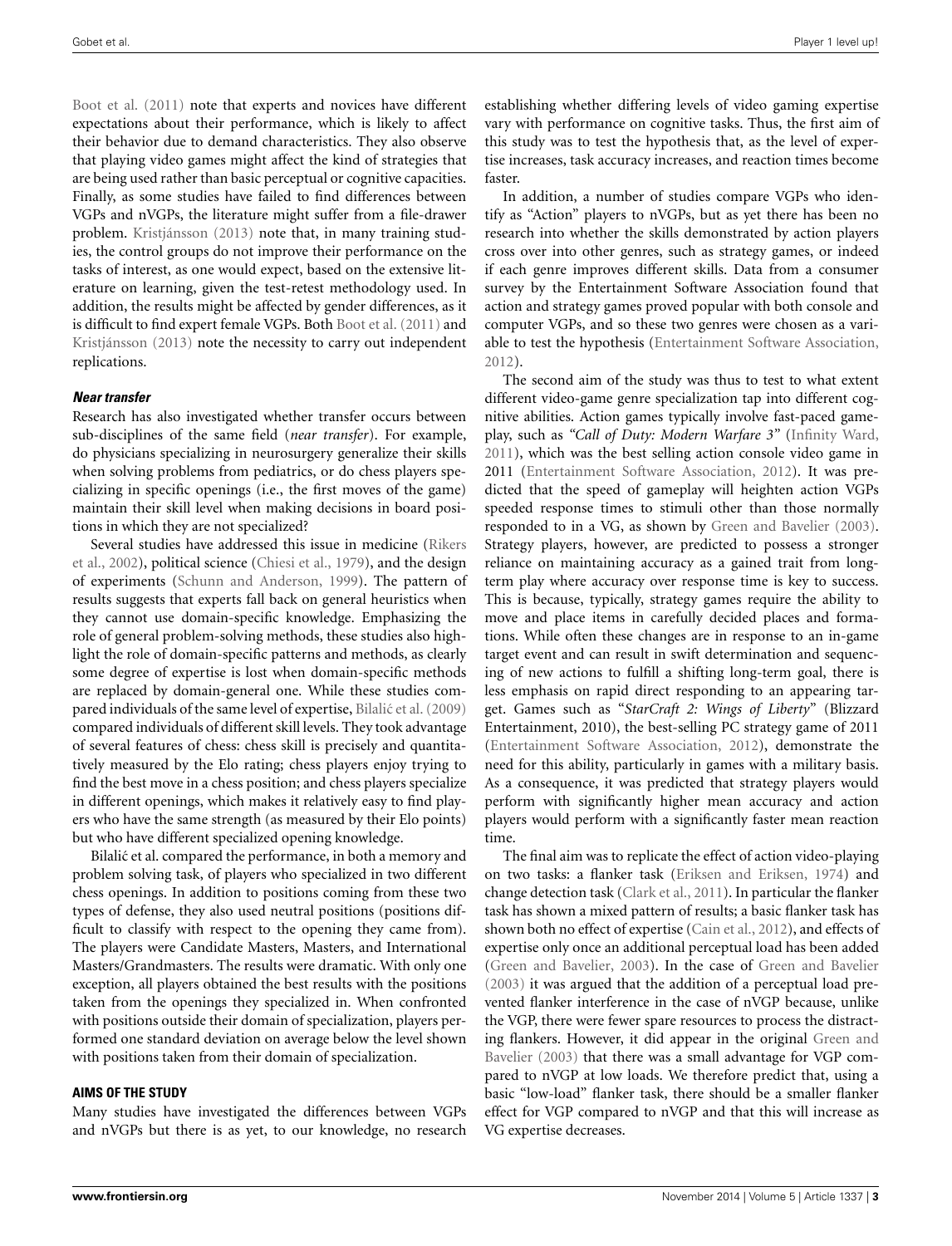# **OVERALL METHOD**

## **ETHICAL APPROVAL**

This study was granted ethical approval from the Brunel University School of Social Sciences ethics board in accordance with the British Psychological Society (BPS) guidelines. All participants gave informed consent and were fully debriefed after the study.

# **PILOT STUDY**

An online pilot, carried out several months before the main study, asked participants  $(N = 115)$  to identify the last three action and strategy video games they had played. The *Call of Duty* and *Assassin*'*s Creed* video game series were identified as the most popular action video games, and the *Starcraft* and *FIFA* series were found to be the most popular strategy video games.

# **PARTICIPANTS**

Ninety-two participants (56 male) aged between 18 and 30  $(M = 21.25, SD = 2.07)$  were recruited by opportunistic sampling through social networking sites and word of mouth. Most of the participants had filled out the online questionnaire (Pilot study). Each participant was offered a food reward for participating in the study, with a further cash reward incentive  $(£20)$  if they achieved the best score on one of the two tasks out of all participants.

## **APPARATUS**

The experiment was run using the E-Prime software package (Psychology Software Tools, Inc., 2008) on a Dell desktop computer running Windows 7, with stimuli presented on a 15 inch Lenovo LCD screen running at a resolution of  $640 \times 480$  pixels at a refresh rate of 60 Hz. Keyboard and mouse responses were collected via a standard keyboard and mouse. Participants were sat approximately 60 cm from the computer screen.

# **DESIGN**

This study was pseudo-experimental in nature, as the independent variables were not directly manipulated. In both experimental measures, the independent variables were skill (experts, intermediates, novices, and controls) and specialization (action vs. strategy). In some analyses, in order to allow direct comparison with the literature, we used skill with only two levels (VGPs vs. nVGPs).

In order to operationalise the study variables, criteria for each between-subject variable needed to be established. A questionnaire was given at the end of the study. In addition to standard questions such as asking age and gender, information was obtained on the participants gaming habits to allow for allocation of each participant to the levels of the two independent variables (i.e., VGP or nVGP). The following three questions were asked.

(i) "How many hours a week, on average, do you play video games for? 0–1, 2–5, 6–10, 11–15, 16–20, 21+." This question was used to allocate participants to either the VGP or nVGP group based on their hours of play. Participants who answered "0–1" were allocated to the nVGP group and any answers above were assigned to the VGP group. Sixty-two VGPs and 19 nVGPs were identified.

- (ii) "On average, what percentage of the games that you play do you complete? (By completed, we mean attaining the highest in-game 'level' or 'rank' or completing the game's storyline. You don't need to include optional missions, achievements or DLC (Downloadable Content)." Participants who answered "76–100%" to this were deemed as Experts  $(n = 22)$ , those who answered "51–75%" were deemed Intermediates  $(n = 24)$  and those who answered "26–50%" were deemed Novices  $(n = 22)$ . Those who answered "0–25%" were allocated to the Control group  $(n = 24)$ .
- (iii) "Would you identify yourself predominantly as an action or strategy video gamer?" This question was used to decide each participant's genre specialization. Thirty six participants identified themselves as predominantly action VGPs, alongside 32 strategy VGPs.

**[Table 1](#page-3-0)** presents the frequency of participants for each genre  $\times$ expertise cell of the design.

## **GENERAL PROCEDURE**

Upon arrival, one of the research team allocated the participant a random number that corresponded to the participant's entry in the pilot database that contained information pertaining to their game playing history and experience. They were then handed over to a second experimenter who ran the experiment and who was blind to the participant's details and questionnaire scoring. This method ensured that both the participant and the second researcher were unaware of the participants' genre or expertise allocation. Participants carried out the two experimental measures that formed the study in a random order. For each measure (described below), the first screen to appear was a set of task instructions (see below for details of each experiments instruction). Once the series of tasks was complete, participants completed the "General Information Sheet," wherein they answered questions such as age, genre specialization, average weekly hours played etc.

<span id="page-3-0"></span>**Table 1 | Participation allocation to the experimental groups (genre specialization and expertise level).**

| Genre specialization and expertise level | Frequency (N) |
|------------------------------------------|---------------|
| Action expert                            | 12            |
| Action intermediate                      | 11            |
| Action novice                            | 13            |
| Action control                           | 12            |
| Action total                             | 48            |
| Strategy expert                          | 10            |
| Strategy intermediate                    | 13            |
| Strategy novice                          | 9             |
| Strategy control                         | 12            |
| Strategy total                           | 44            |
| Total                                    | 92            |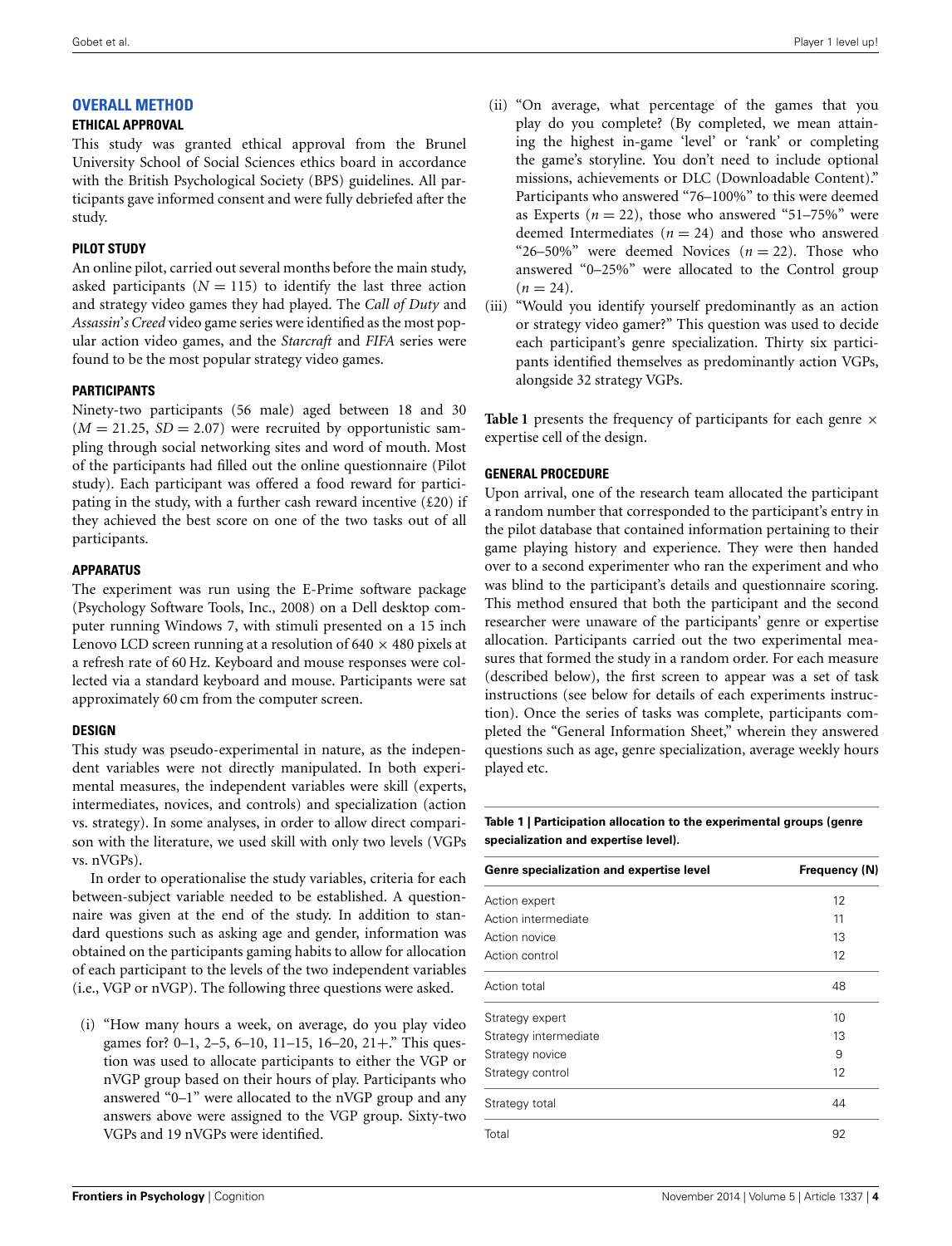#### **DATA ANALYSIS**

Outliers were identified as either reaction times or correct responses that were notably outside the general distribution. Boxplots for each data set were analyzed and any outliers SPSS identified were removed. All reaction time analyses were performed using correct only trials.

The experiment comprised two measures, an Eriksen Flanker task and a change detection task. Each of these measures is described below.

## **MEASURE 1: ERIKSEN FLANKER TASK**

This measure was a modified version of [Eriksen and Eriksen's](#page-7-13) [\(1974\)](#page-7-13) flanker task. Arrows were used instead of letters, similar to other video gaming studies such as [Cain et al.](#page-7-26) [\(2012](#page-7-26)).

#### **MATERIALS**

Congruent and incongruent stimuli were created prior to the start of the experiment by combining arrow stimuli such that the central arrow to which the participant responded was surrounded by equally spaced, directionally congruent stimuli (e.g.,  $\lt$   $\lt$ or  $>$  >  $>$ ) or directionally incongruent stimuli (e.g.,  $<$  >  $<$ or  $>$  < > ). The flanker stimuli subtended  $8°$  of visual angle.

## **DESIGN**

The experiment was a mixed factorial design with the within subjects factor being Congruence and between-subjects factors of Expertise Level, Genre Affiliation and "Video Game Players vs. Non-Video Game Players." The dependent variables in this task were reaction time and percent correct accuracy.

#### **PROCEDURE**

Participants completed 24 congruent and 24 incongruent trials (trial order randomized) in two blocks of equal number (i.e., 24 trials per block). On each trial the participant viewed a centrally presented fixation cross for 500 ms that was replaced by either a congruent or incongruent trial image. Participants viewed each trial image and were asked to indicate in which direction the central arrow using the arrow keys on the keyboard. Each trial remained onscreen until the participant made a key press. The next trial immediately followed.

#### **MEASURE 2: CHANGE DETECTION TASK MATERIALS**

Images were sourced from Google Image Search and were edited using Adobe Photoshop CS5 (Adobe Systems, 2010). Based on the pilot study, which provided information on the most commonly played action and strategy games, images from *Call of Duty* and *StarCraft* were chosen. As both games are part of a much larger series of games, the most recent versions of each franchise were used (*StarCraft II: Wings of Liberty*; Blizzard Entertainment, 2010) and *Call of Duty: Black Ops 2* (Treyarch, 2012). All trial images were scaled such that they subtended 26◦ of visual angle.

#### **DESIGN**

As it used both expertise and specialization as independent variable[s, this experiment had the same design as described in](#page-7-23) Bilalic´ et al. [\(2009](#page-7-23)). Players of different skill levels and specialized with the video games *Call of Duty* or *StarCraft*, as well as a control group of non-players, were presented with images from these two games in addition to non-video game related (defined as "neutral") stimuli.

The task itself was an adapted form of [Clark et al.](#page-7-16) [\(2011](#page-7-16)). There were 13 trials in total, the first of which was a practice trial and was not included in later analyses. Three repeated measures conditions were used: Call of Duty, StarCraft and Landscape (Control) with each condition consisting of all those trials containing the images derived from those games or scenes. There were four images in each condition.

#### **PROCEDURE**

Participants fixated a centrally presented cross for 4000 ms prior to the start of the change detection task image presentation. The first, unedited (UE), image was then presented for 240 ms, followed by a blank gray screen for 80 ms. A second image, identical to the first, would then appear for a period of 240 ms before being replaced by a blank gray screen for 80 ms. The process would then repeat but with the edited (E) version (identical save for a change in a single image feature) of the same image, i.e., the sequence appeared as UE, UE, E, E, UE, UE, E, E... This cycle repeated until the participant responded by pressing the spacebar on the computer keyboard (see **[Figure 1](#page-4-0)**).

On detection of a change, the participant ceased the trial via keypress (spacebar) and then reported both the location and nature of the perceived change to the experimenter who remained with the participant in the room during data collection. The participant then pressed the spacebar again in order to trigger the next trial presentation.

# **RESULTS**

#### **MEASURE 1: ERIKSEN FLANKER TASK**

Prior to analysis, one outlier was removed for failing to comply with task instruction. Data were analyzed using a mixed ANOVA



<span id="page-4-0"></span>**FIGURE 1 | One cycle of a sample Change Detection trial showing a Landscape (Control) image.** The sequence involved two presentations of the unedited image prior to two presentations of an edited image. An example of an unedited and associated edited image is shown in the bottom right corner: The feature missing in the edited version of the image is indicated by the red circle on the original image.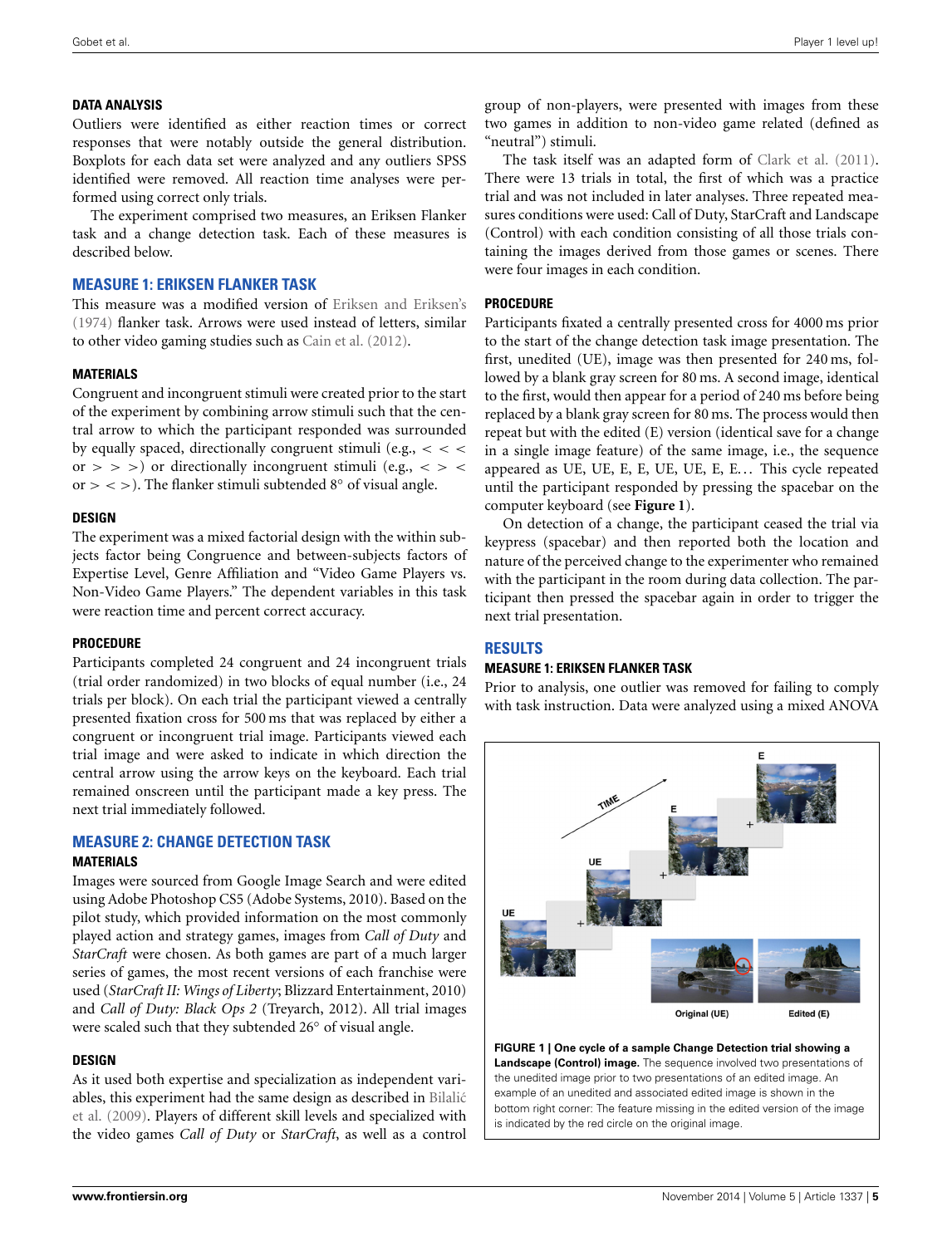to determine the effect of specialization and skill (betweensubjects) with performance on congruent and incongruent trials (within-subjects).

#### *Accuracy*

Analyses indicated a main effect of congruence,  $F_{(1, 83)} = 27.90$ ,  $p < 0.001$ ,  $\eta_p^2 = 0.25$ ,  $f = 0.58$ . The Congruent (Same) condition ( $M = 23.69$ ,  $SD = 0.69$ ) had a higher average score than the Incongruent (Distractor) condition ( $M = 18.90$ ,  $SD = 8.38$ ). This effect was not qualified by participant expertise,  $F_{(3, 83)} =$ 0.57,  $p = 0.64$ ,  $\eta_p^2 = 0.02$ ,  $f = 0.14$ , or genre,  $F_{(1, 83)} = 2.55$ ,  $p = 0.11$ ,  $\eta_p^2 = 0.03$ ,  $f = 0.18$ . No interaction was found between congruence, expertise and genre,  $F_{(3, 83)} = 2.00, p = 0.12, \eta_p^2 =$  $0.07, f = 0.27.$ 

#### *Reaction time*

Analyses showed a main effect of congruence on reaction time,  $F_{(1, 73)} = 53.31, p < 0.001, \eta_p^2 = 0.42, f = 0.85$ ; overall, a lower mean reaction time was demonstrated in the Congruent (Same) condition  $(M = 433.85, SD = 70.47)$  than the Incongruent (Distractor) condition  $(M = 529.46, SD = 155.82)$ . This effect was not qualified by participant expertise,  $F_{(3, 73)} = 0.42$ ,  $p =$ 0.74,  $\eta_p^2 = 0.02$ ,  $f = 0.14$ , or genre,  $F_{(1, 73)} = 1.71$ ,  $p = 0.59$ ,  $\eta_p^2 = 0.006, f = 0.08$ . No interaction was found between congruence, expertise and genre,  $F_{(3, 73)} = 1.71$ ,  $p = 0.17$ ,  $\eta_p^2 = 0.07$ ,  $f = 0.27$ .

#### *VGPs vs. nVGPs*

In order to attempt to replicate previous research using this task, we also carried out analyses where the participants were allocated to only two groups (VGPs and nVGPs). nVGPs were identified as any participant who played, on average, less than 1 h of either console or computer video games per week. **[Figure 2](#page-5-0)** shows a summary of the reaction time and accuracy data for the flanker task for VGPs and nVGPs.

With respect to accuracy, there was a main effect of congruence on accuracy,  $F_{(1, 89)} = 19.96, p < 0.001, \eta_p^2 = 0.18, f =$ 0.47, that was not qualified by the players' status  $[F(1, 89) = 0.24,$  $p = 0.62, \eta_p^2 = 0.008, f = 0.09$ .

With respect to reaction time, both groups performed overall faster in the Congruent (Same) condition ( $M = 433.85$ ,  $SD =$ 70.47) than the Incongruent (Distractor) condition  $(M = 529.46,$ *SD* = 155.82). Analysis indicated a main effect of congruence on reaction time,  $F_{(1, 79)} = 32.23$ ,  $p < 0.001$ ,  $\eta_p^2 = 0.29$ ,  $f = 0.64$ , that was not qualified by the players' status,  $F_{(1, 79)} = 1.12$ ,  $p =$  $0.29, \eta_p^2 = 0.01, f = 0.1.$ 

#### **MEASURE 2: CHANGE DETECTION TASK**

After outliers were removed due to task non-compliance, 85 participants remained from the original 92. A Mixed ANOVA was carried out and outliers were controlled in an identical way to the Flanker Task.

Analysis indicated a main effect of image type on reaction time,  $F_{(2, 154)} = 36.57$ ,  $p < 0.001$ ,  $n_p^2 = 0.32$ ,  $f = 0.69$ . Response times were quicker in the Landscape condition  $(M =$ 9399 ms,  $SD = 5119$  ms) than in the Call of Duty condition  $(M = 16, 138 \text{ ms}, SD = 7556 \text{ ms})$  and Starcraft condition  $(M =$ 20, 247 ms,  $SD = 10$ , 761 ms). This effect was not qualified by participant expertise  $[F_{(6, 154)} = 1.06, p = 0.39, n_p^2 = 0.04, f =$ 0.2] or genre  $[F_{(2, 154)} = 0.57, p = 0.57, n_p^2 = 0.01, f = 0.1]$ . No interaction was found between image type, expertise and genre  $[F_{(6, 154)} = 0.27, p = 0.95, n_p^2 = 0.01, f = 0.1].$ 

We also analyzed the data by grouping the participants into players and non-players. Mauchly's Test indicated a violated assumption of sphericity,  $\chi^2_{(2)} = 21.57, p < 0.001$ , therefore degrees of freedom (*df*) were corrected using Greenhouse-Geisser estimates of sphericity ( $\varepsilon = 0.81$ ). Analysis indicated a main effect of image type on reaction time,  $F_{(2, 166)} = 25.06$ ,  $p <$ 0.001,  $n_p^2 = 0.23$ ,  $f = 0.55$ , that was not qualified by the "Video Game Players vs. Non-Video Game Players" variable  $[F_{(2, 166)}]$  = 1.37,  $p = 0.26$ ,  $n_p^2 = 0.02$ ,  $f = 0.14$ . **[Figure 3](#page-6-0)** shows a summary

<span id="page-5-0"></span>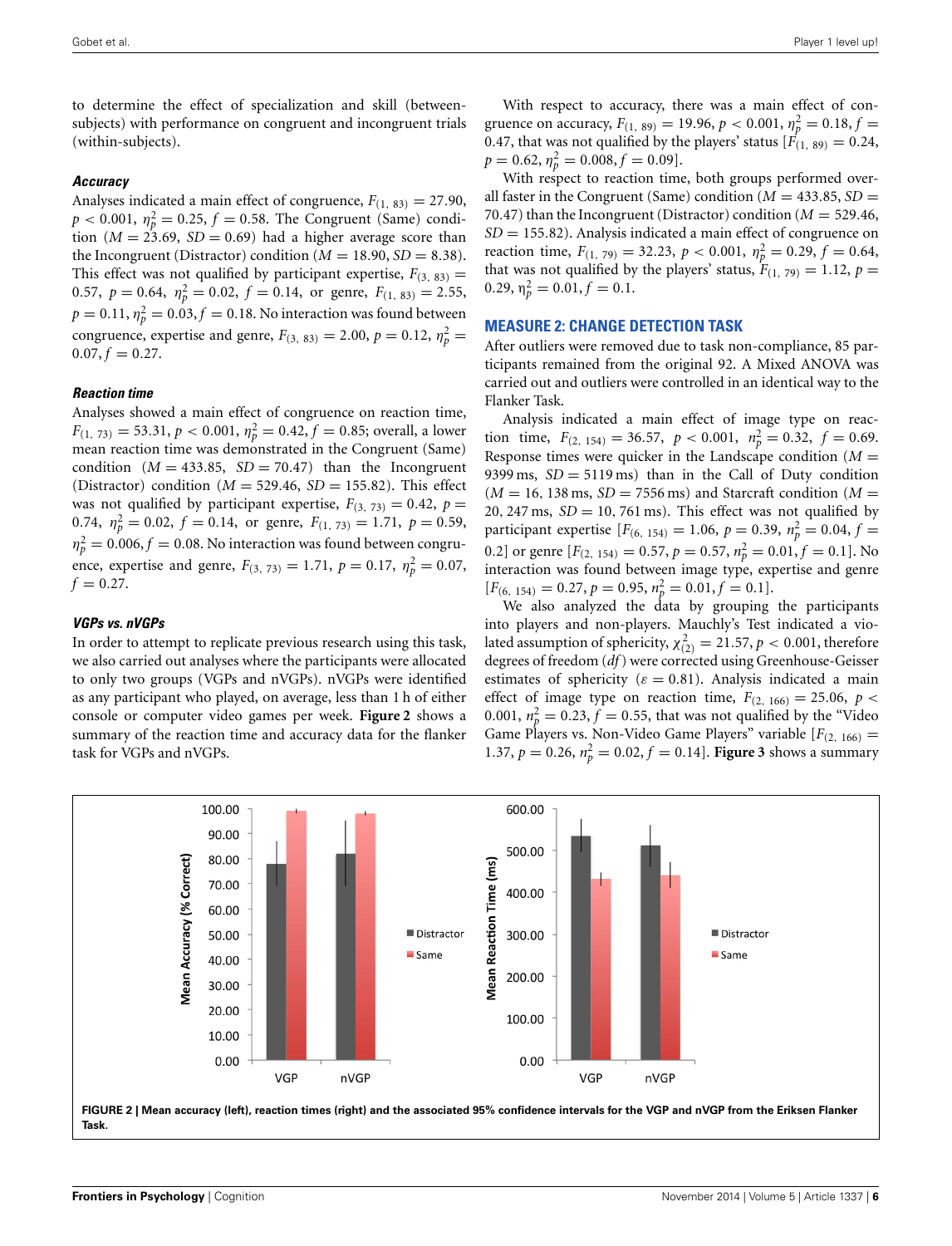

<span id="page-6-0"></span>of the reaction time data for the change detection task for VGPs and nVGPs.

#### **POWER SUMMARY**

One advantage of this study is the relatively large number of participants who were involved. However, to ensure that the absence of expertise effects was not due to a lack of statistical power, we investigated the size of effects we could be expected to find. All calculations are based on a power criterion of 0.8 and a 0.05 alpha level. For Measure 1: Eriksen Flanker task, one could expect to find significant differences of effect sizes for the interaction of congruency and specialization of 0.31 and of 0.36 for the two-way interaction of congruency with skill and for the three-way interaction of congruency with skill and specialization. For Measure 2: Change Detection Task, effect size of 0.25 could be expected to be identified for interactions of image type with specialization and effect sizes of 0.30 for both the two-way interactions of specialization and skill with image type and the three-way interaction of image type, specialization, and skill.

In all cases, the observed effect sizes for game specialization and skill in each of the measures was considerably smaller than the minimum expected detectable effect size even given our relatively large sample size. The power analyses also highlight that given our sample size we could expect to detect small effect sizes.

#### **DISCUSSION**

One of the major conclusions of research into learning and expertise is that transfer from one domain to another is rare and difficult, and happens only when the two domains share components that ask for the same cognitive skills. In recent years, a series of experiments on action video game playing have found

that playing this kind of game leads to substantial transfer, in particular with tasks engaging attentional processing. The aim of this study was to replicate this phenomenon with two tasks that had previously been used in the action video-game literature. In addition, the study aimed to use a finer measure of expertise than had been done in the past, and to look at the extent to which skills acquired in a specific VG genre (action or strategy) can be used in a task using material linked to either of the two genres.

In neither task were we able to find any effect of skill or a superiority of the VGPs when compared to the nVGPs. Thus, our study did not support the hypothesis of far transfer, in line with most theories of expertise but in contradiction with previous VG studies. Our failure to replicate previous results cannot be ascribed to a lack of power, as the number of participants ( $n = 92$ ) was high for this kind of study and our design, incorporating different levels of skill, was in principle able to identify subtle skills effects that cannot be found when only two groups are compared (VGPs vs. nVGPs). In addition, the results we obtained in each task were consistent with the results normally obtained in these tasks. For example, we found significantly faster reaction times and a greater number of percent correct accurate trials for the congruent trials compared to the non-congruent trials in the flanker task.

For the flanker task, despite strong congruency effects, the absence of a significantly different interference effect for VGP vs. nVGP is not entirely unexpected, despite our predictions to the contrary. We argued that based on previous work that we might expect a small difference [\(Green and Bavelier, 2003\)](#page-7-8), especially given our sample size and a finer division of game expertise than previously used. However, this was not the case and, although the null hypothesis cannot be accepted, the absence of a significant interaction of game expertise and congruency does add to a number of results showing that, at low loads there is little difference between the performance on VGP and nVGP on a flanker task [\(Green and Bavelier, 2003](#page-7-8); [Cain et al.](#page-7-26), [2012\)](#page-7-26).

We followed [Boot et al.'s](#page-7-20) [\(2011\)](#page-7-20) advice of pre-screening participants long before the experiments *per se*, and of asking them to fill in the questionnaire on video game activities at the end of the study. Thus, our procedure minimized demand characteristics. Together with the fact that other studies have failed to find a VGP effect (e.g., [Castel et al.](#page-7-12)[,](#page-7-28) [2005;](#page-7-12) [Boot et al.](#page-7-27)[,](#page-7-28) [2008;](#page-7-27) Murphy and Spencer, [2009\)](#page-7-28), our results are consistent with the possibility that such demands might have played a role in previous research showing VGPs' superiority. However, given that this conclusion is based on null results, further research is needed to validate or invalidate this hypothesis.

Most unexpected was perhaps the failure to find an expertise effect in the change detection task. Near transfer did not occur in spite of the fact that the material used came from the players' domain of expertise (either action or strategy players) and that we based the stimulus choice on the most popular games within each genre, an expected level of increased familiarity. Why is it that the patterns that the players had presumably acquired by playing their favorite game did not enable them to find changes in the stimuli more rapidly? One possible explanation is that the change detection paradigm is unsuitable for detecting domain-specific patterns used for unconscious pattern recognition. An examination of the mean reaction times shows that the average time spent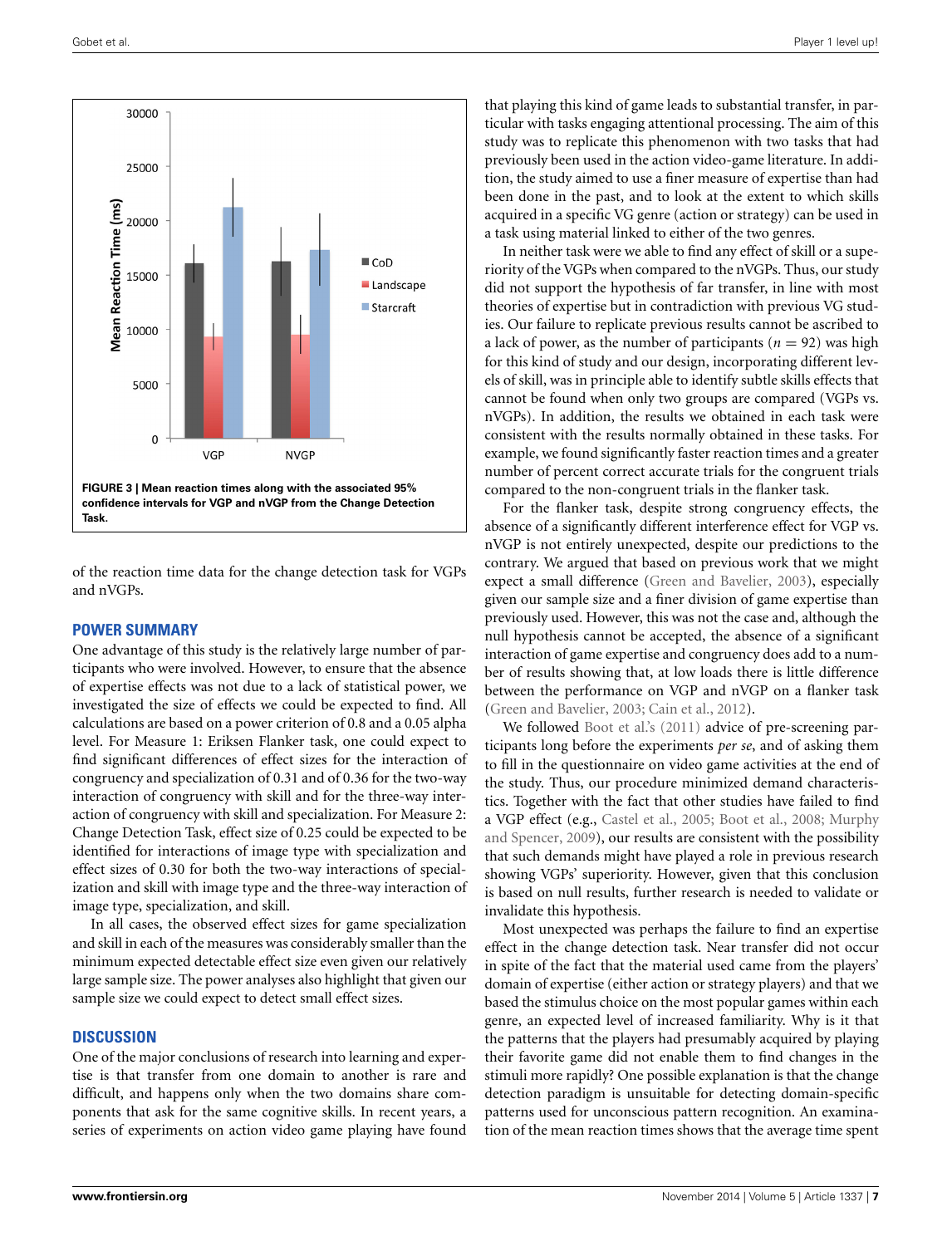Gobet et al. Player 1 level up! All the second second terms of the control of the control of the control of the control of the control of the control of the control of the control of the control of the control of the contr

on task was very long (about 20 s on average in the Starcraft condition) and thus is likely to engage more conscious mechanisms. This explanation gains further plausibility given that [Gobet et al.](#page-7-29) [\(in preparation](#page-7-29)) did find an interaction between specialism and expertise in a recognition task using a similar design as that used here: action players specializing in the *Call of Duty* and racing players specializing in *Gran Turismo* performed better when dealing with images from their own game.

Our study was not without weaknesses. The measure of videogame expertise and the allocation to a specific genre were based on self-reports, and perhaps it would have been desirable (albeit unpractical) to ask players to play segments of their favorite game to estimate their level. With regard to obtaining a pure measure of specific video game genre benefits a study, such as this, that co[ncentrates](#page-7-8) [on](#page-7-8) [training](#page-7-8) [effects](#page-7-8) [in](#page-7-8) [nVGP](#page-7-8) [\(e.g.,](#page-7-8) Green and Bavelier, [2003](#page-7-8)) may be in a better suited to detect subtle changes in performance. A comparison of preferred gametype may be expected to find subtle differences between players of different games but only when those players partake of a single type of game. Anecdotally, many game players are "poly-gamers" and will play other game types in addition to their preferred category. A training study where nVGP gain experience playing only a single genre of game would therefore be better placed to detect subtle differences between expertise benefits of individual game types. A similar argument can be made to better examine any potential gender differences. The sample here did not allow for a meaningful investigation of potential gender differences and, for the same reasons previously argued to account for poly-gamers, a training study would be ideal. Finally, there were few trials in the change detection task.

In the last year several professional associations and journals have emphasized the need for more replications. However, in spite of previous calls (e.g., [Gobet et al.](#page-7-30), [2004\)](#page-7-30), and partly due to the difficulty of finding experts, research into expertise is rarely replicated. The current paper contributes to this effort of obtaining more robust empirical data.

#### **REFERENCES**

- <span id="page-7-19"></span>Bailey, K., West, R., and Anderson, C. A. (2010). A negative association between video game experience and proactive cognitive control. *Psychophysiology* 47, 34–42. doi: 10.1111/j.1469-8986.2009.00925.x
- <span id="page-7-17"></span>Ball, K., Beard, B., Roenker, D., Miller, R., and Ball, D. (1988). Visual search age and practice. *Invest. Ophthalmol. Vis. Sci.* 29, 448.
- <span id="page-7-4"></span>Bavelier, D., Achtman, R. L., Mani, M., and Föcker, J. (2012). Neural bases of selective attention in action video game players. *Vision Res.* 61, 132–143. doi: 10.1016/j.visres.2011.08.007
- <span id="page-7-23"></span>Bilalić, M., McLeod, P., and Gobet, F. (2009). Specialization effect and its influence on memory and problem solving in expert chess players. *Cogn. Sci.* 33, 1117–1143. doi: 10.1111/j.1551-6709.2009. 01030.x
- <span id="page-7-20"></span>Boot, W. R., Blakely, D. P., and Simons, D. J. (2011). Do action video games improve perception and cognition? *Front. Psychol.* 2:226. doi: 10.3389/fpsyg.2011. 00226
- <span id="page-7-27"></span>Boot, W. R., Kramer, A. F., Simons, D. J., Fabiani, M., and Gratton, G. (2008). The effects of video game playing on attention, memory, and executive control. *Acta Psychol.* 129, 387–398. doi: 10.1016/j.actpsy.2008.09.005
- <span id="page-7-26"></span>Cain, M. S., Landau, A. N., and Shimamura, A. P. (2012). Action video game experience reduces the cost of switching tasks. *Atten. Percept. Psychophys.* 74, 641–647. doi: 10.3758/s13414-012-0284-1
- <span id="page-7-12"></span>Castel, A. D., Pratt, J., and Drummond, E. (2005). The effects of action video game experience on the time course of inhibition of return and the efficiency

of visual search. *Acta Psychol.* 119, 217–230. doi: 10.1016/j.actpsy.2005. 02.004

- <span id="page-7-0"></span>Chase, W. G., and Simon, H. A. (1973). Perception in chess. *Cogn. Psychol.* 4, 55–81. doi: 10.1016/0010-0285(73)90004-2
- <span id="page-7-22"></span>Chiesi, H. L., Spilich, G. J., and Voss, J. F. (1979). Acquisition of domain-related information in relation to high and low domain knowledge. *J. Verbal Learn. Verbal Behav.* 18, 257–273. doi: 10.1016/S0022-5371(79)90146-4
- <span id="page-7-5"></span>Chisholm, J. D., Kingstone, A., Hickey, C., and Theeuwes, J. (2010). Reduced attentional capture in action video game players. *Attent. Percept. Psychophys.* 72, 667–671. doi: 10.3758/APP.72.3.667
- <span id="page-7-16"></span>Clark, K., Fleck, M. S., and Mitroff, S. R. (2011). Enhanced change detection performance reveals improved strategy use in avid action video game players. *Acta Psychol.* 136, 67–72. doi: 10.1016/j.actpsy.2010.10.003
- <span id="page-7-11"></span>Dye, M. W. G., Green, C. S., and Bavelier, D. (2009). The development of attention skills in action video game players. *Neuropsychologia* 47, 1780–1789. doi: 10.1016/j.neuropsychologia.2009.02.002
- <span id="page-7-24"></span>Entertainment Software Association. (2012). *Essential Facts About the Computer and Video Game Industry*. Available online at: [http://www.theesa.com/facts/pdfs/ESA\\_EF\\_2012.pdf](http://www.theesa.com/facts/pdfs/ESA_EF_2012.pdf) (Accessed March 11, 2013)
- <span id="page-7-13"></span>Eriksen, B. A., and Eriksen, C. W. (1974). Effects of noise letters upon identification of a target letter in a nonsearch task. *Percept. Psychophys.* 16, 143–149. doi: 10.3758/BF03203267
- <span id="page-7-9"></span>Feng, J., Spence, I., and Pratt, J. (2007). Playing an action video game reduces gender differences in spatial cognition. *Psychol. Sci.* 10, 850. doi: 10.1111/j.1467- 9280.2007.01990.x
- <span id="page-7-2"></span>Gobet, F., and Campitelli, G. (2006). "Education and chess: a critical review," in *Chess and Education: Selected Essays from the Koltanowski Conference*, ed T. Redman (Dallas, TX: Chess Program at the University of Texas at Dallas), 124–143.
- <span id="page-7-30"></span>Gobet, F., de Voogt, A. J., and Retschitzki, J. (2004). *Moves in Mind*. Hove: Psychology Press.
- <span id="page-7-29"></span>Gobet, F., Patel, K., and Johnston, S., (in preparation). *The Effects of Video Game Specialisation on a Recognition Task.*
- <span id="page-7-1"></span>Gobet, F., and Simon, H. A. (1996). Templates in chess memory: a mechanism for recalling several boards. *Cogn. Psychol.* 31, 1–40. doi: 10.1006/cogp.1996.0011
- <span id="page-7-8"></span>Green, C. S., and Bavelier, D. (2003). Action video game modifies visual selective attention. *Nature* 423, 534. doi: 10.1038/nature01647
- <span id="page-7-3"></span>Green, C. S., Li, R. J., and Bavelier, D. (2009). Perceptual learning during action video game playing. *Topics Cogn. Sci.* 2, 202–216. doi: 10.1111/j.1756- 8765.2009.01054.x
- <span id="page-7-6"></span>Hubert-Wallander, B., Sugarman, M., Bavelier, D., and Green, C. S. (2011). Changes in search rate but not in the dynamics of exogenous attention in action videogame players. *Attent. Percept. Psychophys.* 73, 2399–2412. doi: 10.3758/s13414-011-0194-7
- <span id="page-7-25"></span>Infinity Ward. (2011). *Call of Duty: Modern Warfare 3* [*Video Game*]. Santa Monica, CA: Activision.
- <span id="page-7-21"></span>Kristjánsson, Á. (2013). The case for causal influences of action videogame play upon vision and attention. *Attent. Percept. Psychophys.* 75, 667–672. doi: 10.3758/s13414-013-0427-z
- <span id="page-7-15"></span>Lavie, N. (1995). Perceptual load as a necessary condition for selective attention. *J. Exp. Psychol. Hum. Percept. Perform.* 21, 451–468. doi: 10.1037/0096- 1523.21.3.451
- <span id="page-7-10"></span>Mishra, J., Zinni, M., Bavelier, D., and Hillyard, S. A. (2011). Neural basis of superior performance of action videogame players in an attentiondemanding task. *J. Neurosci.* 31, 992–998. doi: 10.1523/JNEUROSCI.4834- 10.2011
- <span id="page-7-28"></span>Murphy, K., and Spencer, A. (2009). Playing video games does not make for better visual attention skills. *J. Artic. Support Null Hypothesis* 6, 1–20.
- <span id="page-7-14"></span>Picton, T. W. (1992). The P300 wave of the human event-related potential. *J. Clin. Neurophysiol.* 9, 456–479. doi: 10.1097/00004691-199210000- 00002
- <span id="page-7-7"></span>Ptak, R. (2012). The frontoparietal attention network of the human brain: action, saliency, and a priority map of the environment. *Neuroscientist* 18, 502–515. doi: 10.1177/1073858411409051
- <span id="page-7-18"></span>Raymond, J. E., Shapiro, K. L., and Arnell, K. M. (1992). Temporary suppression of visual processing in an RSVP task—an attentional blink. *J. Exp. Psychol. Hum. Percept. Perform.* 18, 849–860. doi: 10.1037/0096-1523. 18.3.849